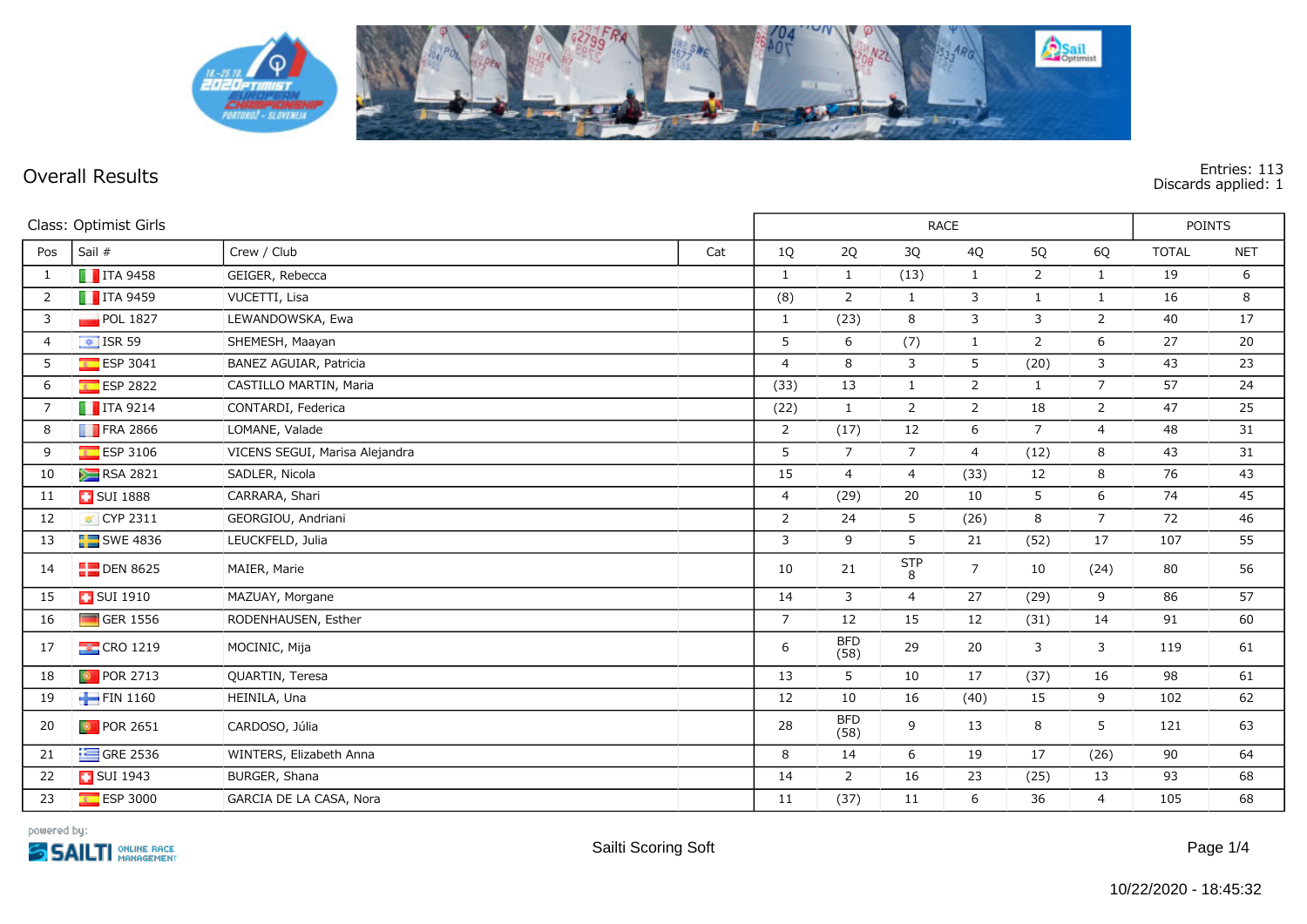| 24 | GER 1284                | RIEDEL, Ines             | 15             | 11                 | 22           | 8               | (37)             | 12                 | 105 | 68  |
|----|-------------------------|--------------------------|----------------|--------------------|--------------|-----------------|------------------|--------------------|-----|-----|
| 25 | FIN 1166                | VOUTILAINEN, Vanessa     | (39)           | $\overline{7}$     | 13           | 10              | 29               | 10                 | 108 | 69  |
| 26 | $\blacksquare$ ITA 9263 | ADORNI, Silvia           | 13             | <b>BFD</b><br>(58) | 33           | 12              | $\overline{4}$   | 11                 | 131 | 73  |
| 27 | <b>D</b> POR 2741       | BANDEIRA, Matilde        | $\mathbf{3}$   | 19                 | 14           | 36              | $\overline{7}$   | (49)               | 128 | 79  |
| 28 | HUN 1337                | LACKO, Sára              | (35)           | 12                 | 23           | $\overline{7}$  | 27               | 10                 | 114 | 79  |
| 29 | POL 2403                | KILAR, Natalia           | 26             | 6                  | $\mathbf{3}$ | 25              | 20               | (37)               | 117 | 80  |
| 30 | <b>B</b> SUI 1902       | NIEDERHAUSER, Lynn Moana | 9              | 52                 | 6            | 9               | $\overline{4}$   | <b>UFD</b><br>(58) | 138 | 80  |
| 31 | ESP 2933                | MORENO PEREZ, Alba       | 17             | 10                 | (35)         | 15              | 10               | 28                 | 115 | 80  |
| 32 | $LAT$ 138               | VAIVODE, Karlina         | 18             | 25                 | 18           | $\overline{4}$  | 17               | (31)               | 113 | 82  |
| 33 | HUN 1912                | FEHÉR, Boróka Rita       | (41)           | 32                 | 12           | 11              | 15               | 12                 | 123 | 82  |
| 34 | HUN 701                 | JUHÁSZ, Emília           | 16             | 27                 | 9            | 13              | (34)             | 18                 | 117 | 83  |
| 35 | CZE 819                 | DOKOUPILOVÁ, Beata       | 30             | BFD<br>(58)        | 10           | 16              | 9                | 19                 | 142 | 84  |
| 36 | $\blacksquare$ FRA 2877 | MALOU, Chouillou         | 11             | 5                  | 19           | 25              | (33)             | 27                 | 120 | 87  |
| 37 | $SLO$ 64                | LEVANDOVSKA, Yelyzaveta  | (28)           | 26                 | 18           | 23              | 16               | 5                  | 116 | 88  |
| 38 | $\Box$ DEN 8668         | GRAMKOV, Emmeli          | 25             | 13                 | 17           | (31)            | 16               | 18                 | 120 | 89  |
| 39 | <b>Extract SLO 922</b>  | PETRIC, Alja             | 12             | 34                 | 14           | (49)            | 14               | 16                 | 139 | 90  |
| 40 | $\equiv$ GRE 2910       | ANASTASSIOU, Kleopatra   | 24             | 16                 | 28           | 8               | 18               | (33)               | 127 | 94  |
| 41 | $\blacksquare$ FRA 2703 | FLAVIE, Foucher          | 19             | (44)               | 21           | 26              | $\boldsymbol{6}$ | 23                 | 139 | 95  |
| 42 | CZE 834                 | DOKOUPILOVA, Linda       | 20             | $\overline{4}$     | 20           | 22              | (41)             | 30                 | 137 | 96  |
| 43 | <b>CRO</b> 1252         | SAMARZIJA, Mara          | 27             | 39                 | 19           | $5\phantom{.0}$ | (47)             | 11                 | 148 | 101 |
| 44 | <b>C</b> BRA 4076       | VASSEL, Gabriela         | 18             | (40)               | 23           | 11              | 24               | 25                 | 141 | 101 |
| 45 | $\blacksquare$ BEL 1221 | BORGHIJS, Hannelien      | 9              | 23                 | 25           | 17              | (33)             | 28                 | 135 | 102 |
| 46 | $\frac{1}{2}$ ISR 986   | SIDIS, Tehila            | (32)           | 18                 | 24           | 18              | 23               | 20                 | 135 | 103 |
| 47 | <b>UKR 8668</b>         | SHAPOVALOVA, Alina       | $\overline{7}$ | <b>BFD</b><br>(58) | 15           | 30              | 6                | 48                 | 164 | 106 |
| 48 | $SWE$ 4265              | HOLMSTRÖM, Esther        | 26             | 18                 | (34)         | 24              | 26               | 15                 | 143 | 109 |
| 49 | RUS 314                 | IVANOVA, Alisa           | 30             | 14                 | 26           | 14              | 30               | (41)               | 155 | 114 |
| 50 | FIN 1191                | VAUHKONEN, Helmi         | 20             | 8                  | 32           | 16              | 39               | (39)               | 154 | 115 |
| 51 | $\Box$ UKR 195          | LUBIANSKA, Olha          | 6              | 29                 | 39           | 20              | 23               | (46)               | 163 | 117 |
| 52 | $\sim$ SLO 913          | PECAR, Tarin             | 16             | 31                 | 17           | 34              | (43)             | 22                 | 163 | 120 |
| 53 | $\boxed{\div}$ ISR 110  | LAHAV, Noga              | 21             | 38                 | $\,8\,$      | 15              | (41)             | 39                 | 162 | 121 |
| 54 | <b>D</b> POR 2743       | WANZELLER, Madalena      | 19             | <b>BFD</b><br>(58) | 41           | $30\,$          | 13               | 21                 | 182 | 124 |
| 55 | FIN 1153                | VOUTILAINEN, Amanda      | 36             | 27                 | (47)         | 36              | 11               | 15                 | 172 | 125 |
| 56 | $\Box$ DEN 8666         | SMITT, Laura             | 17             | 25                 | 33           | 27              | (46)             | 26                 | 174 | 128 |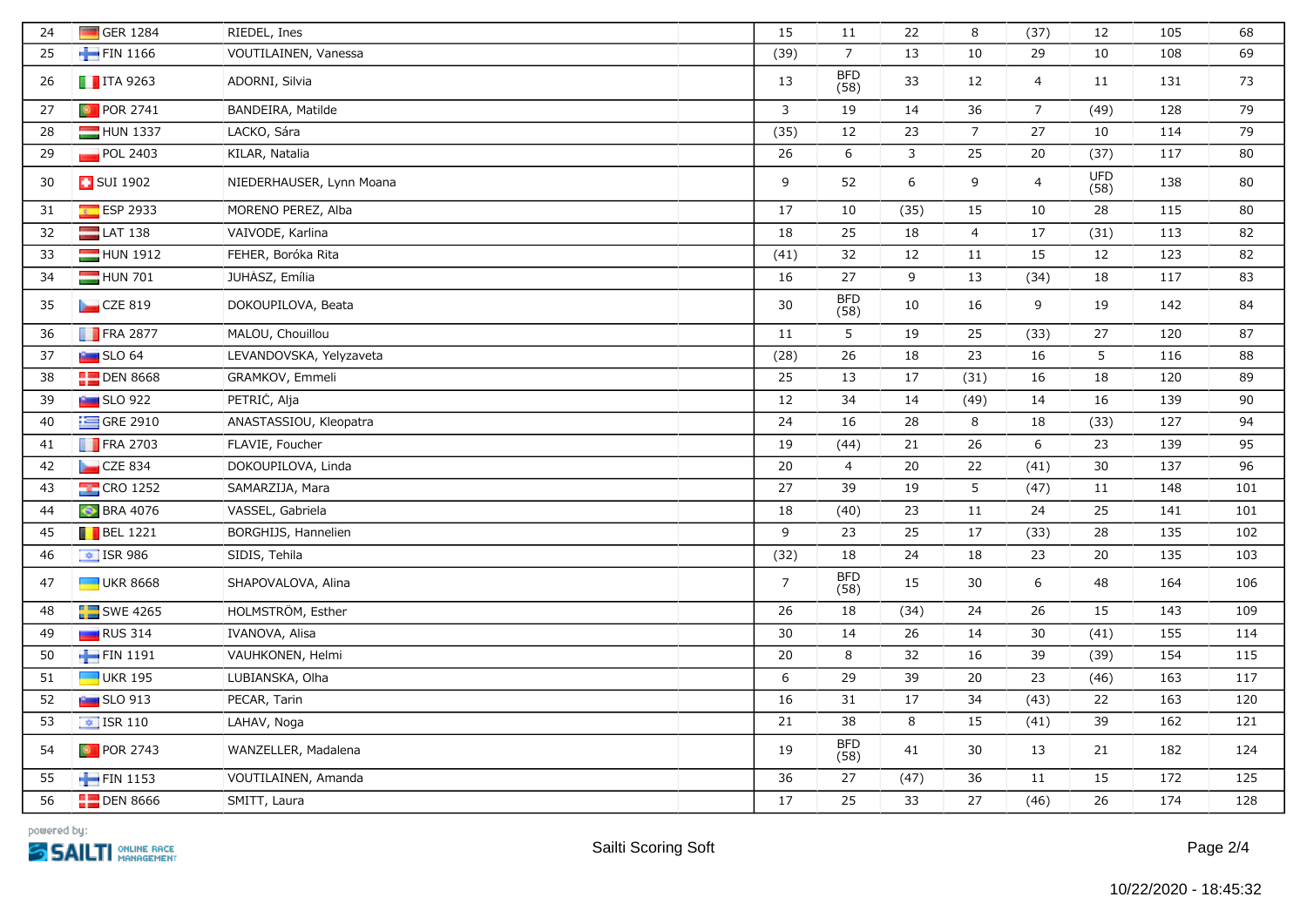| 57 | $\equiv$ GRE 2811       | KARAGEORGOU, Evangelia      | <b>UFD</b><br>(58) | 16                 | 22   | 50               | 28                 | 13                 | 187 | 129 |
|----|-------------------------|-----------------------------|--------------------|--------------------|------|------------------|--------------------|--------------------|-----|-----|
| 58 | AUT 1332                | RUDISCH, Marlene            | 34                 | 35                 | 28   | 19               | 13                 | (40)               | 169 | 129 |
| 59 | $SWE$ 4659              | HĂRD, Selma                 | 25                 | <b>BFD</b><br>(58) | 11   | 24               | 39                 | 33                 | 190 | 132 |
| 60 | $\sim$ SLO 313          | DOMENIK, Sara               | 38                 | (40)               | 21   | 32               | 19                 | 25                 | 175 | 135 |
| 61 | $\Box$ DEN 8526         | NISSEN, Frederikke          | 21                 | 30                 | (38) | 29               | 24                 | 31                 | 173 | 135 |
| 62 | $\Box$ SWE 4396         | LAGERSTRAND, Esther         | 35                 | 15                 | 29   | 37               | (45)               | 20                 | 181 | 136 |
| 63 | <b>B</b> SVK 905        | KOCANOVA, Valeria           | (52)               | 3                  | 39   | 34               | 36                 | 27                 | 191 | 139 |
| 64 | GER 1280                | SEGGER, Beeke               | 42                 | 20                 | (51) | 9                | 28                 | 41                 | 191 | 140 |
| 65 | $\Box$ RUS 780          | BABANOVA, Anastasiia        | (37)               | 33                 | 30   | <b>STP</b><br>27 | 31                 | 19                 | 177 | 140 |
| 66 | $\blacksquare$ AUT 1158 | FEICHTENSCHLAGER, Marla     | 37                 | 33                 | (43) | 32               | 19                 | 22                 | 186 | 143 |
| 67 | <b>C</b> BRA 3895       | CARREIRÃO, Julia            | 24                 | 22                 | 26   | 41               | <b>UFD</b><br>(58) | 34                 | 205 | 147 |
| 68 | <b>C</b> BRA 4119       | WITSIERS, Carolina          | 10                 | <b>DNE</b><br>58   | 25   | 42               | (49)               | 17                 | 201 | 152 |
| 69 | $\frac{1}{2}$ ISR 987   | DAMTI, Hagar                | <b>UFD</b><br>(58) | 20                 | 27   | 38               | 32                 | 36                 | 211 | 153 |
| 70 | FIN 1173                | RUOHELA, Ines               | 29                 | 15                 | 52   | 29               | (56)               | 32                 | 213 | 157 |
| 71 | $BUL$ 74                | KIRCHEVA, Tsveta            | 43                 | 11                 | 43   | 40               | 21                 | (47)               | 205 | 158 |
| 72 | $\blacksquare$ AUT 1004 | KROPFITSCH, Katharina Maria | 44                 | BFD<br>(58)        | 27   | 46               | 21                 | 21                 | 217 | 159 |
| 73 | $\blacksquare$ BEL 1193 | VAN DEN BERGH, Antonia      | 54                 | 19                 | 50   | 14               | <b>UFD</b><br>(58) | 24                 | 219 | 161 |
| 74 | $\frac{1}{2}$ CRO 1107  | GORIČKI, Noa                | 23                 | BFD<br>(58)        | 37   | 18               | 47                 | 38                 | 221 | 163 |
| 75 | $LTU$ 750               | MAŻUNAVIĆIUTĖ, Rūta         | (51)               | 36                 | 44   | 37               | 5                  | 43                 | 216 | 165 |
| 76 | ■ CYP 1426              | MADIA, Evgenia              | <b>UFD</b><br>(58) | 28                 | 36   | 28               | 26                 | 47                 | 223 | 165 |
| 77 | $\Box$ RUS 21           | BASALKINA, Veronika         | 38                 | 17                 | 30   | 38               | 44                 | <b>RET</b><br>(58) | 225 | 167 |
| 78 | <b>But SLO 750</b>      | SABADIN, Roža               | 31                 | 38                 | 40   | 35               | (45)               | 23                 | 212 | 167 |
| 79 | MON 1404                | VAN DER LINDEN, Namu        | (52)               | 22                 | 47   | 35               | 22                 | 42                 | 220 | 168 |
| 80 | <b>RUS</b> 1817         | IUREVA, Varvara             | 22                 | 24                 | (49) | 39               | 48                 | 37                 | 219 | 170 |
| 81 | <b>EX</b> CRO 1277      | RABAK, Katja                | 32                 | 34                 | 24   | 33               | (50)               | 48                 | 221 | 171 |
| 82 | $\sim$ SLO 255          | PLANINSIC, Ana              | 34                 | 41                 | 37   | (46)             | 30                 | 29                 | 217 | 171 |
| 83 | <b>B</b> SVK 919        | KANUKOVA, Kristina          | 46                 | 26                 | 45   | (54)             | 22                 | 36                 | 229 | 175 |
| 84 | $\frac{1}{26}$ GBR 6578 | BREESE, Emma                | 31                 | <b>BFD</b><br>(58) | 53   | 28               | 51                 | 14                 | 235 | 177 |
| 85 | $\Box$ DEN 8631         | FREDERIKSEN, Maja Gam       | 27                 | 30                 | 34   | (56)             | 51                 | 35                 | 233 | 177 |